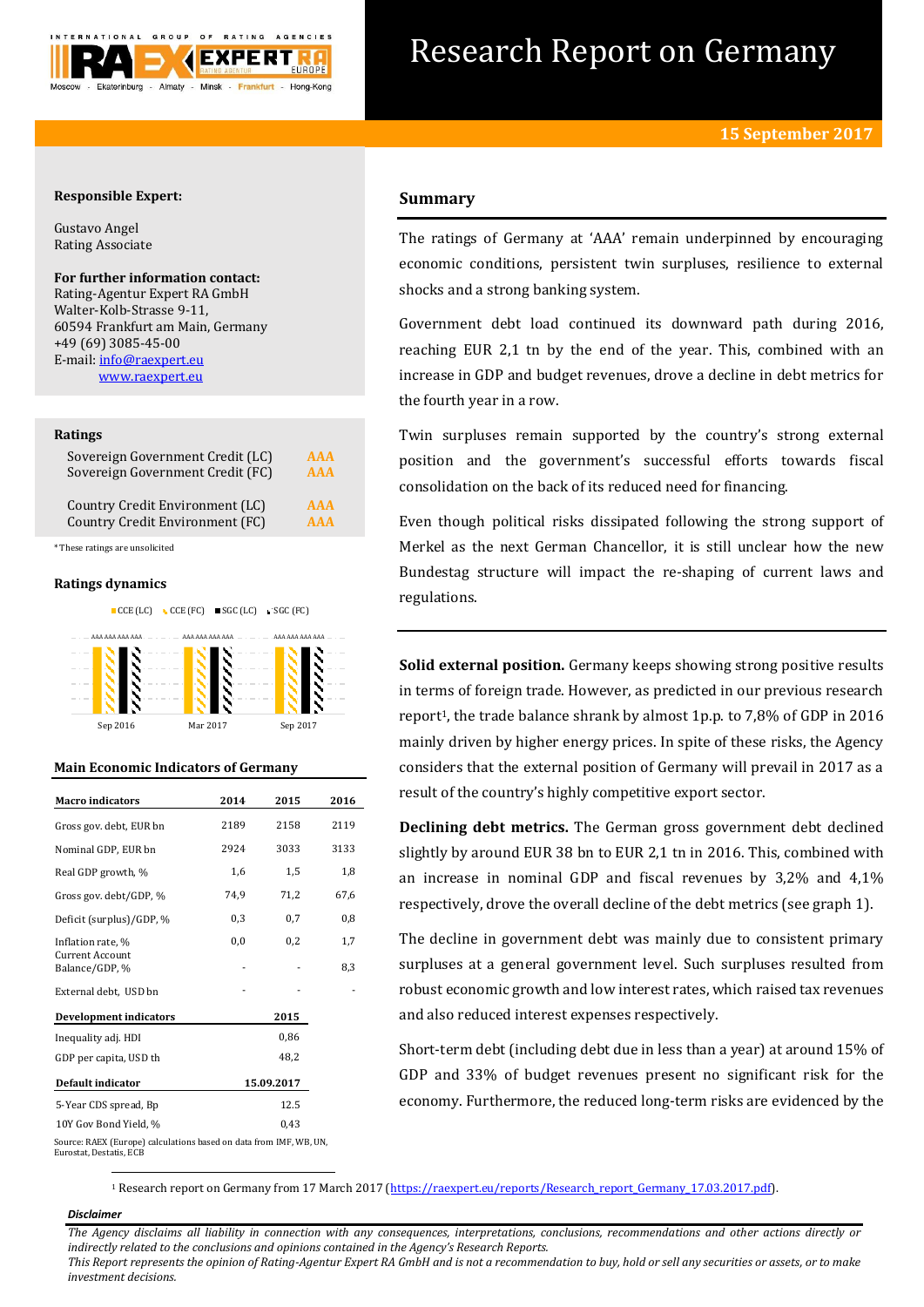

## **Graph 1:** Government debt metrics, %



Source: RAEX (Europe) calculations based on data from the IMF

**Graph 2:** Inflation rate in Germany, %



Source: RAEX (Europe) calculations based on data from Destatis and ECB

**Graph 3:** Fiscal balance, % GDP



low and declining yield on the 10Y government bond at around 0,4% as of September 2017.

**Strong macro stance.** In 2016, Germany kept benefiting from an outstanding macroeconomic position as evidenced by a low unemployment rate at 4,2%, a stable inflation rate at 1,7% (below the 2% mandate of the ECB) and a strong and increasing real GDP growth rate at 1,8% (see graph 2).

Despite the German inflation rate showing a sustained level around the ECB's target through August 2017, the ECB decided in September to keep rates low and its monetary policy unchanged until the Governing Council sees a sustained adjustment in the path of price dynamics consistent with its inflation aim in the entire Eurozone.

**Ongoing fiscal consolidation.** Compared to its international peers, Germany has an outstanding fiscal position as the country's surplus stood at 0,4% of GDP in 2016 (see graph 3). This was the result of a long-term fiscal consolidation plan which started in 2010, when the fiscal deficit reached a record 4,2% of GDP, and propelled the increase of fiscal revenues while containing expenditure.

Going forward, the fiscal stance looks set to remain comfortable, at least in the short to medium term, as fiscal revenues continue to grow at a strong pace. However, the long-term trend of the fiscal metrics will depend on the political decisions arising from the newly formed parliament after the September Federal elections.

Even though political risks have been mitigated recently in Germany, the country is still facing fiscal risks as elections planned for 2017 at a Federal and State levels are likely to change the country's political landscape. Currently, polls results are showing that the two main parties (CDU and SPD) have the strongest support from the population. SPD leaders have already unveiled that the party's policies will be aimed at increasing spending for social benefits and education which will likely have a negative impact on public finances.

Even though polls are showing that the support for the Eurosceptic party 'Alternative fuer Deutschland' (AfD) is falling, the party will likely reach a number of seats in the Bundestag (legislative branch) for the first time in history. In our view, this would make the composition of the Bundestag more heterogeneous and would be challenging for the ruling party to build a coalition.

**Resilient banking sector with downside risks.** The German banking sector remains strong with assets at 251% of GDP as of December 2016.

### *Disclaimer*

*The Agency disclaims all liability in connection with any consequences, interpretations, conclusions, recommendations and other actions directly or indirectly related to the conclusions and opinions contained in the Agency's Research Reports.*

*This Report represents the opinion of Rating-Agentur Expert RA GmbH and is not a recommendation to buy, hold or sell any securities or assets, or to make investment decisions.*